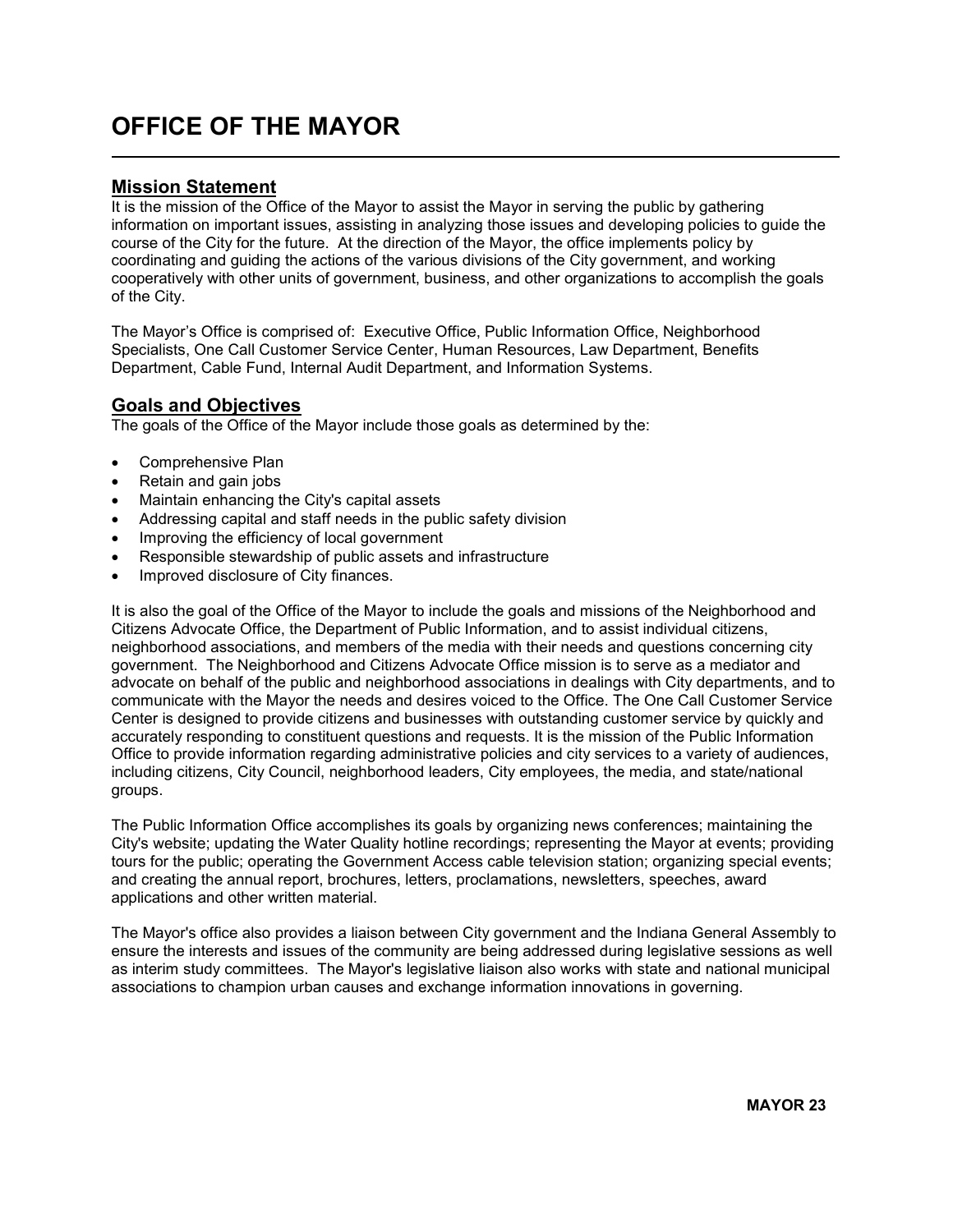The Office of the Mayor is also the home of the City's Quality Program. The goal of the program is to improve City processes and the services provided to the residents of Fort Wayne. The quality initiative has three components: B.E.S.T. (Building Excellent Service with Teams), Six Sigma and the implementation and utilization of performance measures. B.E.S.T. and Six Sigma teams can be found throughout the City sharing B.E.S.T. practices and analyzing processes to make the City more efficient and effective.

The Mayor's office provides vision and direction for technology initiatives for the total enterprise.

### Special Projects Include but not limited to:

Mayor's staff to the following committees or boards: Sewer Advisory Board, Senior Advisory Council, Affirmative Action Advisory Council, UEA Marketing Committee, Fort Wayne Government Access Editorial Board, Cedar Creek Watershed Alliance, Mayor's Commission on Domestic Violence, Rape & Sexual Harassment, Safety Village/Survive Alive House, HANDS Board, Citizens Advisory Committee, Three Rivers Festival, Regional Neighborhood Network Conference, Community Service Council, Area Partnerships, Youth Development Alliance, Downtown Improvement District Marketing Committee, Internal Audit Committee, Central City Housing Trust Fund, Convention and Visitors' Bureau, Workforce Investment Board, Board of Public Works, Stormwater Management Board of Directors, Liaison to the Allen County Board of Health, Cable Fund Board, Arts United Board, Hospital Authority Board, and Three Rivers Ambulance Authority Board.

- $\triangleright$  Representation at State Legislature
- $\triangleright$  Neighborhood cleanups
- $\triangleright$  National Night Out
- ▶ Metro Paint-a-Thon
- **►** Crimestoppers Advisory Board
- Fort Wayne Government Access Television Programming
- $\triangleright$  Internet Home Page
- > Annual Report
- $\triangleright$  Media Training for Employees
- City Utilities Bill Stuffers
- $\triangleright$  UEA Annual Report
- Utilities Annual Report
- $\triangleright$  Water Quality Hotline
- $\triangleright$  State of the City Address
- Assistance with UEA Newsletter & Economic Development Newsletter
- $\triangleright$  Profits on Hold
- Consumer Confidence Report
- $\triangleright$  Summit Up
- > IACT and USCM Liaison
- $\triangleright$  Municipal Government Week
- Fort Wayne City Services Guide
- Fort Wayne Government Brochure
- $\triangleright$  Crisis Communication preparation and training
- $\triangleright$  Internal communication newsletter and program
- $\triangleright$  One to One with Mayor Richard
- $\triangleright$  Bottled Fort Wayne Water
- **▶ City Services Survey**
- Customer Service Training
- **▶ Performance Measures Workshop**
- $\triangleright$  Six Sigma Overviews
- $\triangleright$  CEO Roundtable
- $\triangleright$  Intern Luncheon Learning Series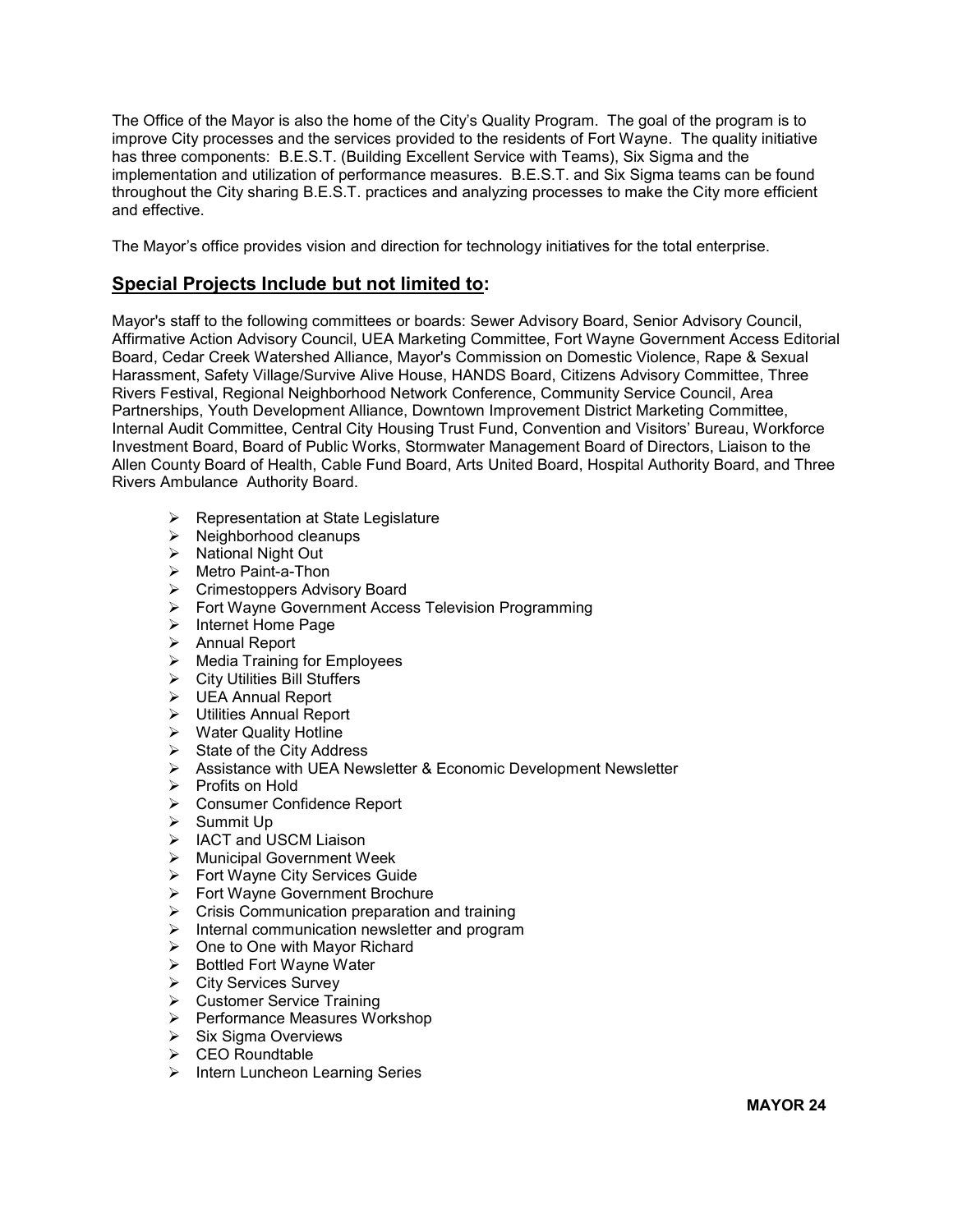#### MAYOR'S OFFICE Dept # 010-001-OFFC 2007 BUDGET COMPARISON

|                       | ZUUI DUUUEI VUINFANIJUI                 |    |                          |                 |                          |                  |                | \$ INCREASE    |                |  |  |  |
|-----------------------|-----------------------------------------|----|--------------------------|-----------------|--------------------------|------------------|----------------|----------------|----------------|--|--|--|
|                       |                                         |    |                          | 2006            |                          |                  |                | (DECREASE)     | % CHANGE       |  |  |  |
|                       |                                         |    | 2005                     | <b>APPROVED</b> |                          | 2007             |                | FROM 2006 APPR | FROM 2006 APPR |  |  |  |
|                       |                                         |    | <b>ACTUAL</b>            | THRU 06/30/06   |                          | <b>SUBMITTED</b> |                | TO 2007        | TO 2007        |  |  |  |
| 4111                  | <b>WAGES-REG</b>                        | \$ | 598,062                  | \$              | 634,295                  | \$               | 755,881        | \$<br>121,586  |                |  |  |  |
| 4115                  | <b>PARTTIME</b>                         |    | 12,486                   |                 | 25,000                   |                  | 14,914         | (10,086)       |                |  |  |  |
|                       | <b>TOTAL WAGES</b>                      | \$ | 610,548                  | - \$            | 659,295 \$               |                  | 770,795 \$     | 111,499        | 16.91%         |  |  |  |
| 4131                  | <b>PERF</b>                             |    | 29,865                   |                 | 34,886                   |                  | 47,243         | 12,356         |                |  |  |  |
| 4132                  | <b>FICA</b>                             |    | 44,057                   |                 | 50,436                   |                  | 58,966         | 8,530          |                |  |  |  |
| 4134                  | <b>GROUP HEALTH INSUR</b>               |    | 84,000                   |                 | 94,200                   |                  | 127,500        | 33,300         |                |  |  |  |
| 4136                  | <b>UNEMPLOYMENT</b>                     |    | 324                      |                 | 323                      |                  | 771            | 448            |                |  |  |  |
| 4137                  | <b>WORKERS COMP</b>                     |    | 1,404                    |                 | 1,295                    |                  | 1,968          | 673            |                |  |  |  |
| 413A                  | PERF/FRINGE                             |    | 17,919                   |                 | 19,029                   |                  | 22,676         | 3,648          |                |  |  |  |
| 413R                  | RETIREE HEALTH INSUR                    |    | 6,996                    |                 | 7,850                    |                  | 8,500          | 650            |                |  |  |  |
| <b>TOTAL 4100</b>     |                                         | \$ | 795,113                  | \$              | 867,315                  | \$               | 1,038,418      | \$<br>171,104  | 19.73%         |  |  |  |
| 4213                  | <b>COMPUTER SUPPL</b>                   | \$ | 179                      | \$              | 950                      | \$               | $2,120$ \$     | 1,170          |                |  |  |  |
| 4219                  | OTHR OFFC SUPPL                         |    | 6,945                    |                 | 7,700                    |                  | 9,200          | 1,500          |                |  |  |  |
| 4231                  | <b>GASOLINE</b>                         |    | 887                      |                 | 1,080                    |                  | 1,700          | 620            |                |  |  |  |
| 4299                  | <b>OTHER MTLS</b>                       |    | 952                      |                 | 1,752                    |                  | 3,100          | 1,348          |                |  |  |  |
| <b>TOTAL 4200</b>     |                                         | \$ | 8.963                    | \$              | 11,482                   | \$               | 16,120         | \$<br>4.638    | 40.39%         |  |  |  |
|                       |                                         |    |                          |                 |                          |                  |                |                |                |  |  |  |
| 4314                  | <b>CONSULTANT SERVC</b>                 | \$ | 1,000                    | \$              |                          | \$               | $\overline{a}$ | \$             |                |  |  |  |
| 431K                  | <b>SEMINAR FEES</b>                     |    | 2,521                    |                 | 10,000                   |                  | 10,000         |                |                |  |  |  |
| 431S                  | SOFTWARE TRAIN                          |    | $\overline{\phantom{a}}$ |                 | 1,000                    |                  | 1,000          |                |                |  |  |  |
| 4322                  | <b>POSTAGE</b>                          |    | 5,410                    |                 | 6,900                    |                  | 9,300          | 2,400          |                |  |  |  |
| 4323                  | <b>TELEPHONE</b>                        |    | 6,936                    |                 | 7,296                    |                  | 17,120         | 9,824          |                |  |  |  |
| 4324                  | <b>TRAVEL</b>                           |    | 18,726                   |                 | 17,000                   |                  | 21,200         | 4,200          |                |  |  |  |
| 4326                  | <b>MILEAGE</b>                          |    | 3,359                    |                 | 3,000                    |                  | 4,350          | 1,350          |                |  |  |  |
| 432C                  | <b>CELL PHONE</b>                       |    | 3,582                    |                 | 4,300                    |                  | 4,500          | 200            |                |  |  |  |
| 432L<br>4331          | <b>LONG DISTANCE</b><br><b>PRINTING</b> |    | 667<br>1,168             |                 | 900                      |                  | 1,100          | 200<br>1,500   |                |  |  |  |
| 4332                  | PUBL/LEGAL NOTICE                       |    | ä,                       |                 | 3,300<br>1,000           |                  | 4,800<br>1,000 | ÷.             |                |  |  |  |
| 4333                  | PHOTO/BLPRNT                            |    | 434                      |                 | $\overline{\phantom{a}}$ |                  | $\blacksquare$ |                |                |  |  |  |
| 4334                  | <b>PUBLIC RELATIONS</b>                 |    | 9,493                    |                 | 18,500                   |                  | 30,220         | 11,720         |                |  |  |  |
| 4342                  | <b>LIABILITY INSUR</b>                  |    | 420                      |                 | 432                      |                  | 491            | 59             |                |  |  |  |
| 4343                  | OFCL/CRIME BOND                         |    | 193                      |                 | 61                       |                  | 64             | 3              |                |  |  |  |
| 4345                  | <b>AUTO INSUR</b>                       |    | 182                      |                 | 131                      |                  | 140            | 9              |                |  |  |  |
| 4363                  | <b>CONT OTH REP</b>                     |    | 2,322                    |                 | 300                      |                  | 600            | 300            |                |  |  |  |
| 4369                  | <b>CONT SRVCS</b>                       |    | 3,602                    |                 | 6,000                    |                  | 8,000          | 2,000          |                |  |  |  |
| 4372                  | <b>VEHICLE RENTAL</b>                   |    | 2,533                    |                 | 5,000                    |                  | 5,000          |                |                |  |  |  |
| 4377                  | <b>CC BLD PKG</b>                       |    | 564                      |                 | 400                      |                  | 500            | 100            |                |  |  |  |
| 4391                  | <b>SUBS &amp; DUES</b>                  |    | 17,042                   |                 | 17,550                   |                  | 18,500         | 950            |                |  |  |  |
| 4399                  | OTHR SRVCS                              |    | 727                      |                 | 1,500                    |                  | 1,500          | $\overline{a}$ |                |  |  |  |
| 439A                  | OP TRANS OUT                            |    | 1,000                    |                 |                          |                  | ٠              |                |                |  |  |  |
| <b>TOTAL 4300</b>     |                                         | \$ | 81,881                   | \$              | 104,570                  | \$               | 139,385        | \$<br>34,815   | 33.29%         |  |  |  |
| 4443                  | PUR OFFC EQP                            | \$ | 511                      | \$              |                          | \$               | 1,200          | \$<br>1,200    | 1200.00%       |  |  |  |
| <b>TOTAL 4400</b>     |                                         | \$ | 511                      | \$              | $\overline{\phantom{a}}$ | \$               | 1,200          | \$<br>1,200    | 1200%**        |  |  |  |
|                       |                                         |    |                          |                 |                          |                  |                |                |                |  |  |  |
| <b>TOTAL EXPENSES</b> |                                         | \$ | 886,468                  | \$              | 983,367                  | \$               | 1,195,123      | \$<br>211,757  | 21.53%         |  |  |  |

\*\* Percentage high due to the fact that 4400's in 2006 were covered with lease dollars.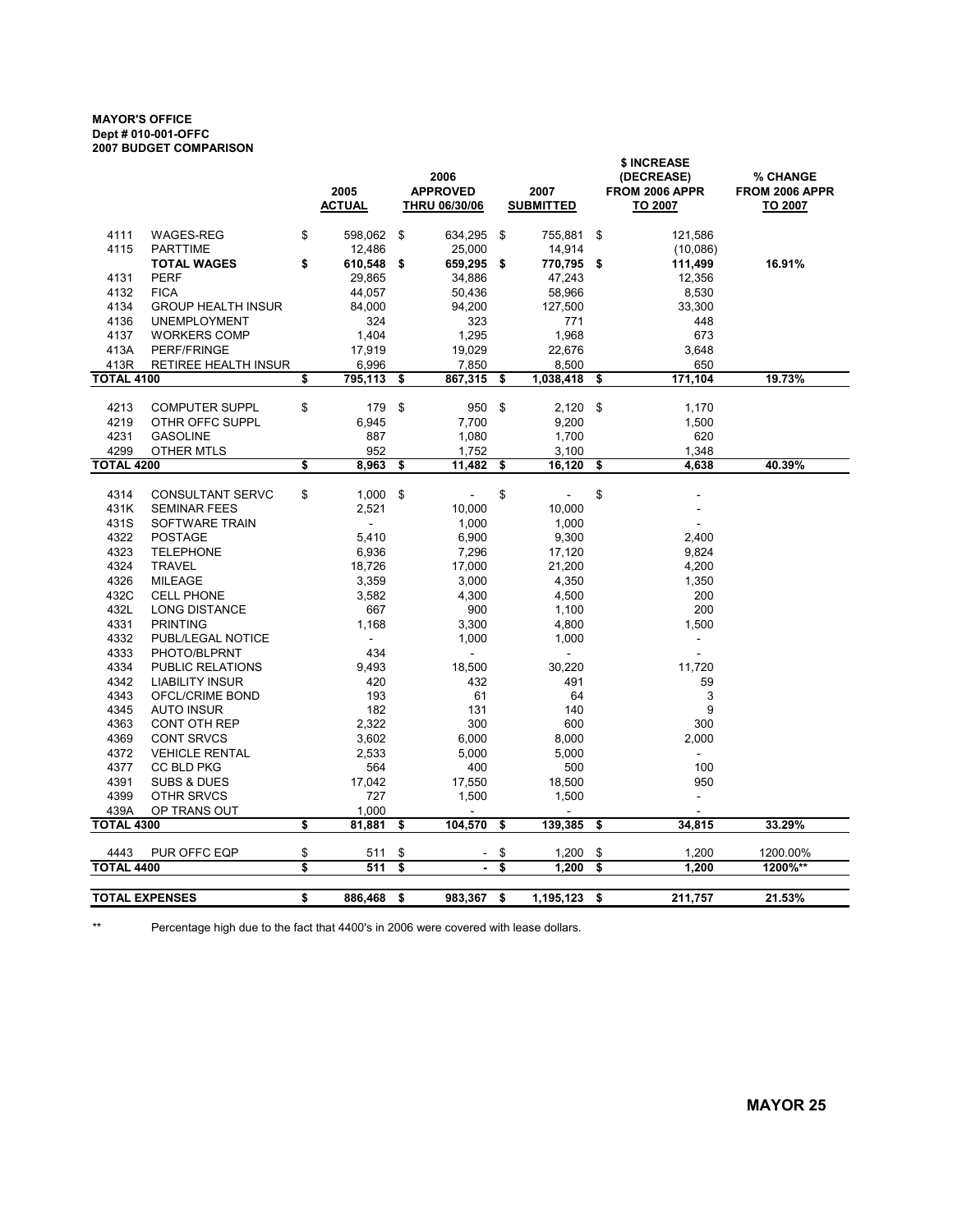| Mayor's Office 2007-2011 Capital Improvement Program |                                               |                          |                                      |        |                               |                          |       |  |  |  |  |
|------------------------------------------------------|-----------------------------------------------|--------------------------|--------------------------------------|--------|-------------------------------|--------------------------|-------|--|--|--|--|
|                                                      | FUNDING SOURCE CODE:                          | <b>GRP-Grant Pending</b> |                                      |        | PT-Property Tax               |                          |       |  |  |  |  |
|                                                      | CC-Cumulative Capital Fund                    | LE-Lease                 |                                      |        | <b>RB-Revenue Bond</b>        |                          |       |  |  |  |  |
|                                                      | <b>CDBG-Community Development Block Grant</b> |                          | InfraBd-Infrastructure Bond          |        | ST-State Source               |                          |       |  |  |  |  |
|                                                      | CEDIT-Co. Economic Development Income Tax     |                          | <b>LRS-Local Roads &amp; Streets</b> |        | <b>SU-Sewer Utility</b>       |                          |       |  |  |  |  |
|                                                      | <b>CO-County Source</b>                       | MISC-Miscellaneous       |                                      |        | <b>SWU-Stormwater Utility</b> |                          |       |  |  |  |  |
|                                                      | FED-Federal Source                            |                          | MVH-Motor Vehicle Highway            |        | TIF-Tax Increment Financing   |                          |       |  |  |  |  |
|                                                      | GOB-General Obligation Bond                   |                          | PCBF-Park Cumulative Bldg. Fund      |        | UF-User Fee                   |                          |       |  |  |  |  |
|                                                      | <b>GRA-Grant Approved</b>                     | <b>PS-Private Source</b> |                                      |        | <b>WU-Water Utility</b>       |                          |       |  |  |  |  |
| Item#                                                | <b>Project Title &amp; Description</b>        | <b>Funding</b>           | <b>Expenditure</b>                   |        |                               |                          |       |  |  |  |  |
|                                                      |                                               | <b>Source</b>            | 2007                                 | 2008   | 2009                          | 2010                     | 2011  |  |  |  |  |
|                                                      | <b>Equipment Purchases</b>                    |                          |                                      | 1,400  | 2,500                         |                          | 2.500 |  |  |  |  |
|                                                      | a. Fax Machine                                | PT                       | ۰                                    | 1,400  |                               | ۰                        |       |  |  |  |  |
|                                                      | b. Printer                                    | PT                       | $\blacksquare$                       |        | 2,500                         | $\blacksquare$           |       |  |  |  |  |
| 2                                                    | <b>Office Equipment</b>                       | PT                       | 1.200                                |        | ۰.                            | $\overline{\phantom{a}}$ |       |  |  |  |  |
| $\mathfrak{p}$                                       | <b>Computer Replacement</b>                   | PT                       | $\blacksquare$                       | 1,000  | 8,000                         |                          | 1,000 |  |  |  |  |
| <b>TOTAL</b>                                         |                                               | 1.200                    | 2,400                                | 10.500 |                               | 3,500                    |       |  |  |  |  |

1. a. Purchase of replacement fax machine purchased in 1996. Fax will be replaced only if the equipment fails.

1. b. Purchase of replacement printer for Mayor according to City guidelines. Printer will be replaced only if the the equipment fails.

2. Office equipment additions for One Call operation.

3. Purchase of 8 computers for planned rotation, according to City replacement guidelines.